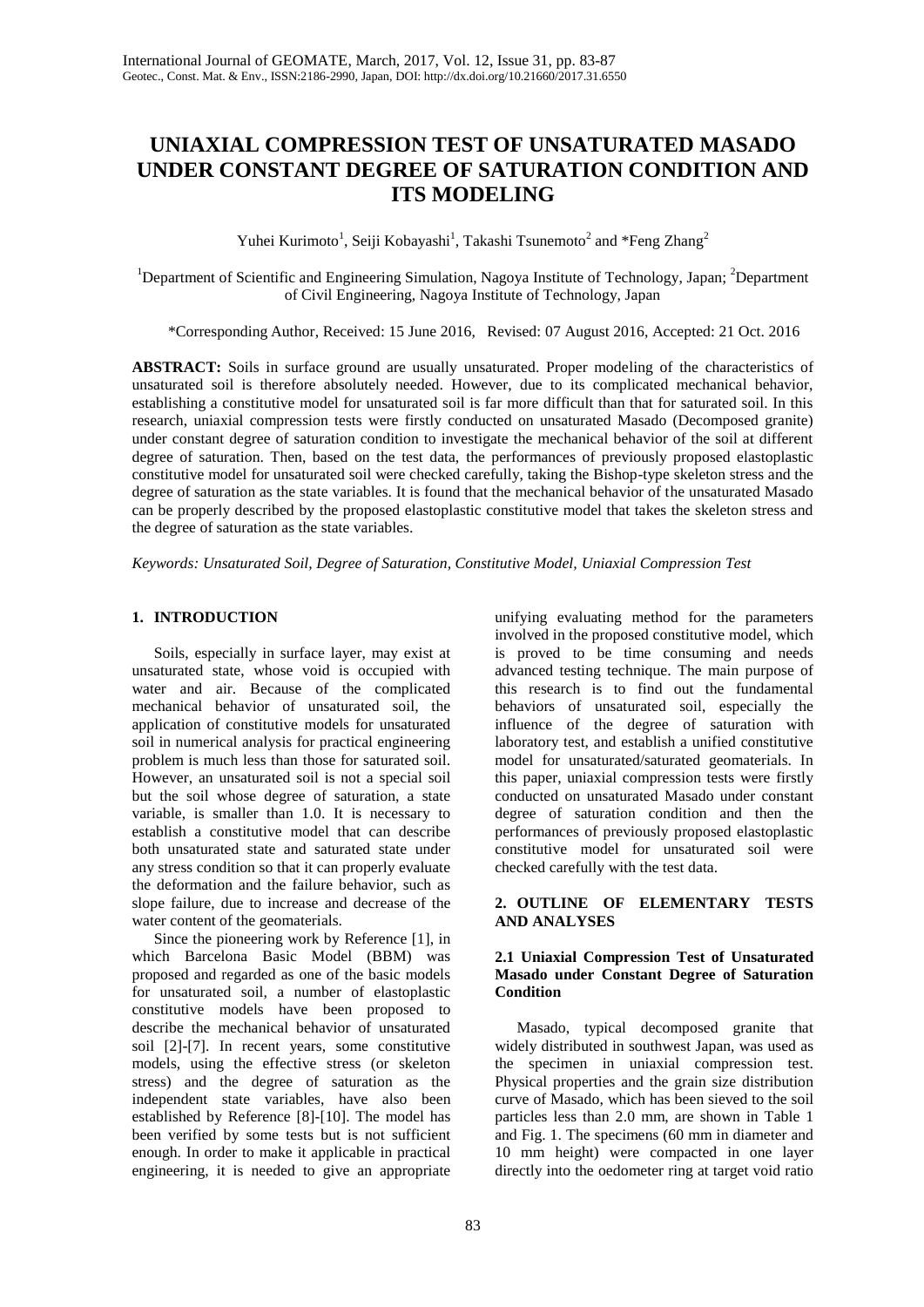*e* = 0.50. Based on the compaction curve of Masado, as shown in Fig. 2, as a fundamental test condition, the target water content was set to  $w = 9$ , 12, 15, 18, 21%, in which the optimum water content is  $w_{\text{opt}} = 15\%$ , and dry side is  $w = 9$ , 12%; wet side is  $w = 18, 21\%$ .

Table 1 Physical properties of Masado

|                                         | <b>Unit</b> | Value     |
|-----------------------------------------|-------------|-----------|
| Specific gravity, $G_s$                 |             | 2.66      |
| Liquid limit, $w_L$                     | $\%$        | NP        |
| Plasticity index, $I_p$                 | $\%$        | <b>NP</b> |
| Maximum dry density, $\rho_d$           | $g/cm^3$    | 1.85      |
| Optimum water content, $w_{\text{opt}}$ | $\%$        | 13.7      |
|                                         |             |           |



Fig. 1 Grain size distribution curve of Masado



Fig. 2 Compaction curve of Masado

In order to verify the influence of the initial degree of saturation on the mechanical behavior of

Masado, uniaxial compression tests of the unsaturated Masado under the condition of constant degree of saturation with pressuring method were conducted. Fig. 3 shows the test apparatus for uniaxial compression tests. Pore water pressure was controlled and measured through a ceramic disc with an air entry value (AEV) of 1500 kPa, installed at the bottom of the specimen. Pressure/volume controller (PVC, GDS product), which can control the pore pressure or the pore water volume according to the usage, was implemented in the uniaxial compression test in order to be able to conduct the tests under constant degree of saturation condition. On the other hand, pore air pressure was applied using a pneumatic regulator at the top of the specimen.

In the tests, the net stress ( $\sigma_v^{\text{net}} = \sigma_v - u_a$ ,  $\sigma_v$ : total stress,  $u_a$ : pore air pressure) was applied to 20 kPa at the beginning, and then the suction ( $s = u_a$   $u_w$ ,  $u_w$ : pore water pressure) was applied to 100 kPa (*u*<sup>a</sup> = 500 kPa, *u*<sup>w</sup> = 400 kPa). After confirming that the drainage of water from the specimen became stable, switch on the control unit to keep the degree of saturation being constant, and simultaneously start applying the net stress from 20 kPa to 965 kPa with a rate of 60 kPa/h. The control technique proposed by Reference [11], which can adjust the drainage of water from the specimen by increasing/decreasing the pore water pressure under constant pore air pressure, was adopted in order to keep the degree of saturation being constant. The expression for the controlling of the degree of saturation is given as,

$$
dV_{\rm w} - S_{\rm r(int)}dV_{\rm v} = 0\tag{1}
$$

where,  $dV_w$  is the change in pore water volume,  $S_{r(int)}dV$ <sub>v</sub> is the product of the initial degree of saturation and the change in volume of the voids. In the uniaxial compression test,  $dV_w$  is obtained from the product of the cross-sectional area and the vertical displacement of the specimen. Meanwhile,  $dV<sub>w</sub>$  is adjusted using the PVC to keep the degree of saturation.



Fig. 3 Schematic illustration of the test apparatus for uniaxial compression tests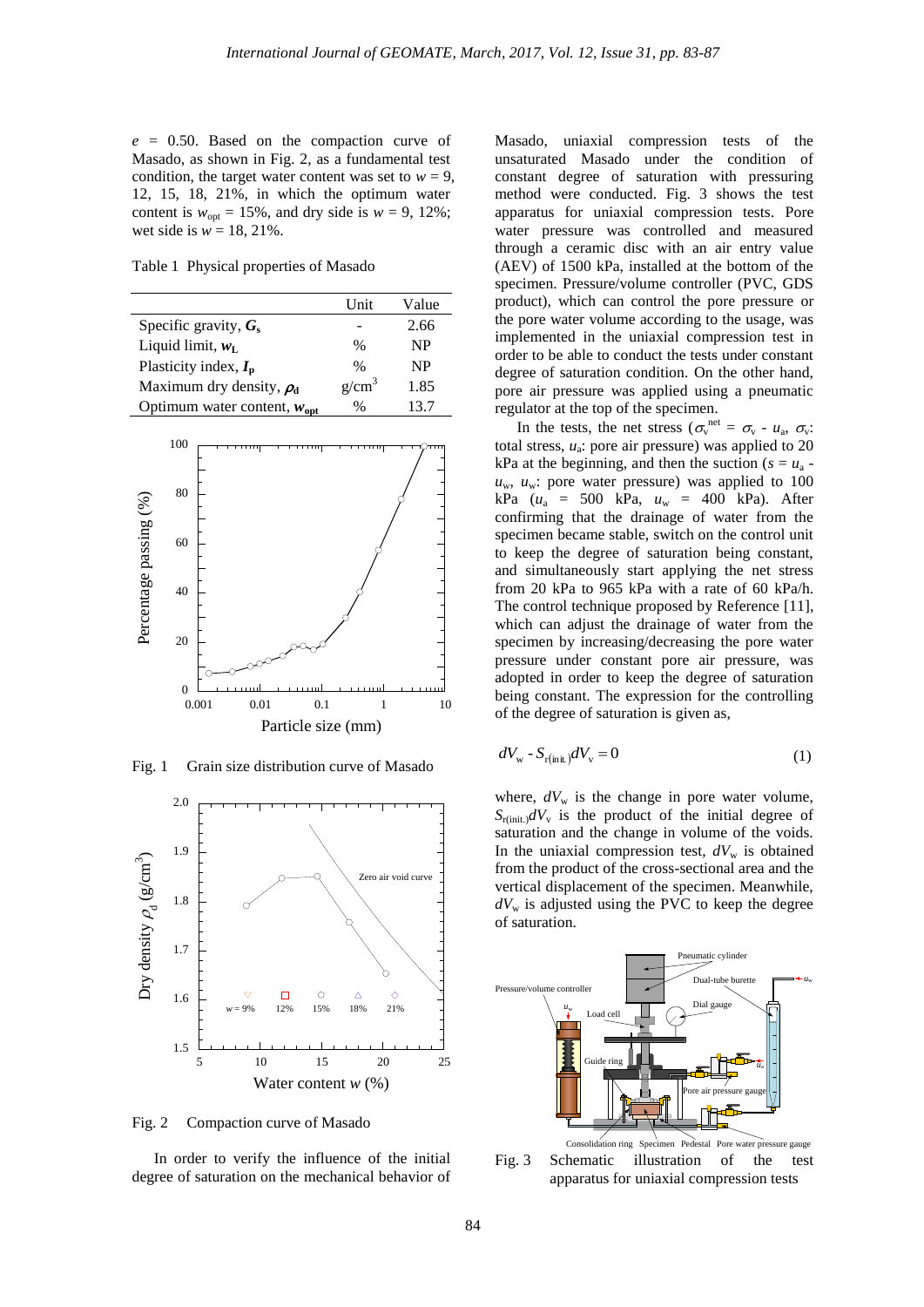#### **2.2 Performance of Proposed Elastoplastic Constitutive Model for Unsaturated Soil**

In the simulations, an elastoplastic constitutive model proposed by Reference [8], was used in theoretical simulation of the tests. The model is based on the modified Cam-Clay model [12], in which the Bishop-type skeleton stress ( $\sigma'' = \sigma_v^{\text{net}} +$ *S*r*s*) and the degree of saturation are used as the state variables, can take into consideration wettingdrying moisture hysteresis of an unsaturated soil. The material parameters for the constitutive model and the parameters of moisture characteristic curve (MCC) are listed in Table 2. Here, it is assumed that normally consolidated line in unsaturated state (*N*.*C*.*L*.*S*.) is parallel to the normally consolidated line in saturated state (*N*.*C*.*L*.) but in a higher position than *N*.*C*.*L*., which means that under the same mean skeleton stress, the unsaturated soil can keep higher the void ratio than those of saturated soil. In other words, compression index  $\lambda$  is always constant with the degree of saturation. The *N*.*C*.*L*.*S*. and the *C*.*S*.*L*.*S*. are given in the following relations as,

$$
N.C.L.S.:\ \ e = N(S_r) - \lambda \ln \frac{p}{p_r},\ \left(\eta = \frac{q}{p} = 0\right)
$$
 (2)

$$
C.S.L.S.:\ e = \Gamma(S_r) - \lambda \ln \frac{p}{p_r}, \ \left(\eta = \frac{q}{p} = M\right) \tag{3}
$$

where,  $N(S_r)$  and  $\Gamma(S_r)$  are the void ratios at *N*.*C*.*L*.*S*. and *C*.*S*.*L*.*S*. under the reference mean skeleton stress ( $p_r = 98$  kPa) and certain degree of saturation. *p* and *q* are the mean skeleton stress and the second invariant of deviator skeleton stress tensor. *M* is the stress ratio at critical state and has the same value for saturated and unsaturated states. *N*(*S*r) is expressed as,

$$
N(S_r) = N + \frac{N_r - N}{S_r^s - S_r^r} (S_r^s - S_r)
$$
\n(4)

where,  $S_r^s$  is the saturated degrees of saturation and  $S_r^r$  is the residual degrees of saturation, which have definite physical meaning and can be determined by water retention test easily.  $N_r$  is the void ratio at *N*.*C*.*L*.*S*. under the reference mean skeleton stress when the degree of saturation is at residual dry state.

#### **3. RESULTS AND DISUCUSSION**

Fig. 4 shows the comparison between the test data and the simulated data of the water retention test based on the pressuring method. In the figure, it is very clear that there is a good agreement between the test data and the simulated data. It should be noted that the material parameters for elastoplastic constitutive model and the parameters of MCC have been unified in all simulation cases.

Table 2 Material parameters for constitutive model and parameters of MCC of Masado

| Material parameters for<br>constitutive model  | Compression index, $\lambda$                         | 0.089  |  |
|------------------------------------------------|------------------------------------------------------|--------|--|
|                                                | Swelling index, $\kappa$                             | 0.0080 |  |
|                                                | Critical state parameter, $R_{cs}$                   | 4.01   |  |
|                                                | Void ratio, $N (p' = 98 \text{ kPa on } N.C.L.)$     | 0.69   |  |
|                                                | Poisson's ratio, $\nu$                               | 0.25   |  |
|                                                | Parameter of overconsolidation, $\boldsymbol{a}$     | 60.0   |  |
|                                                | Parameter of suction, $\boldsymbol{b}$               | 20.0   |  |
|                                                | Parameter of overconsolidation, $\beta$              | 2.0    |  |
|                                                | State variable of                                    |        |  |
|                                                | overconsolidation, $\rho_e$                          | 0.040  |  |
|                                                | Void ratio, $N_r (p' = 98 \text{ kPa on } N.C.L.S.)$ | 0.71   |  |
|                                                | Saturated degrees of saturation, $S_r^s$             | 0.85   |  |
| Parameters of moisture<br>characteristic curve | Residual degrees of saturation, $S_r^r$              | 0.27   |  |
|                                                | Parameter corresponding to                           |        |  |
|                                                | drying AEV (kPa), S <sub>d</sub>                     | 5.0    |  |
|                                                | Parameter corresponding to                           |        |  |
|                                                | wetting AEV (kPa), $S_w$                             | 1.0    |  |
|                                                | Initial stiffness of                                 | 2000   |  |
|                                                | scanning curve (kPa), $k_{\rm{sp}}^{\rm{e}}$         |        |  |
|                                                | Parameter of shape function, $c_1$                   | 0.014  |  |
|                                                | Parameter of shape function, $c_2$                   | 0.060  |  |
|                                                | Parameter of shape function, $c_3$                   | 50.0   |  |

Note: *N*.*C*.*L*. is the normally consolidated line at saturated state; *N*.*C*.*L*.*S*. is the normally consolidated line at unsaturated state.



Fig. 4 Moisture characteristic curve of Masado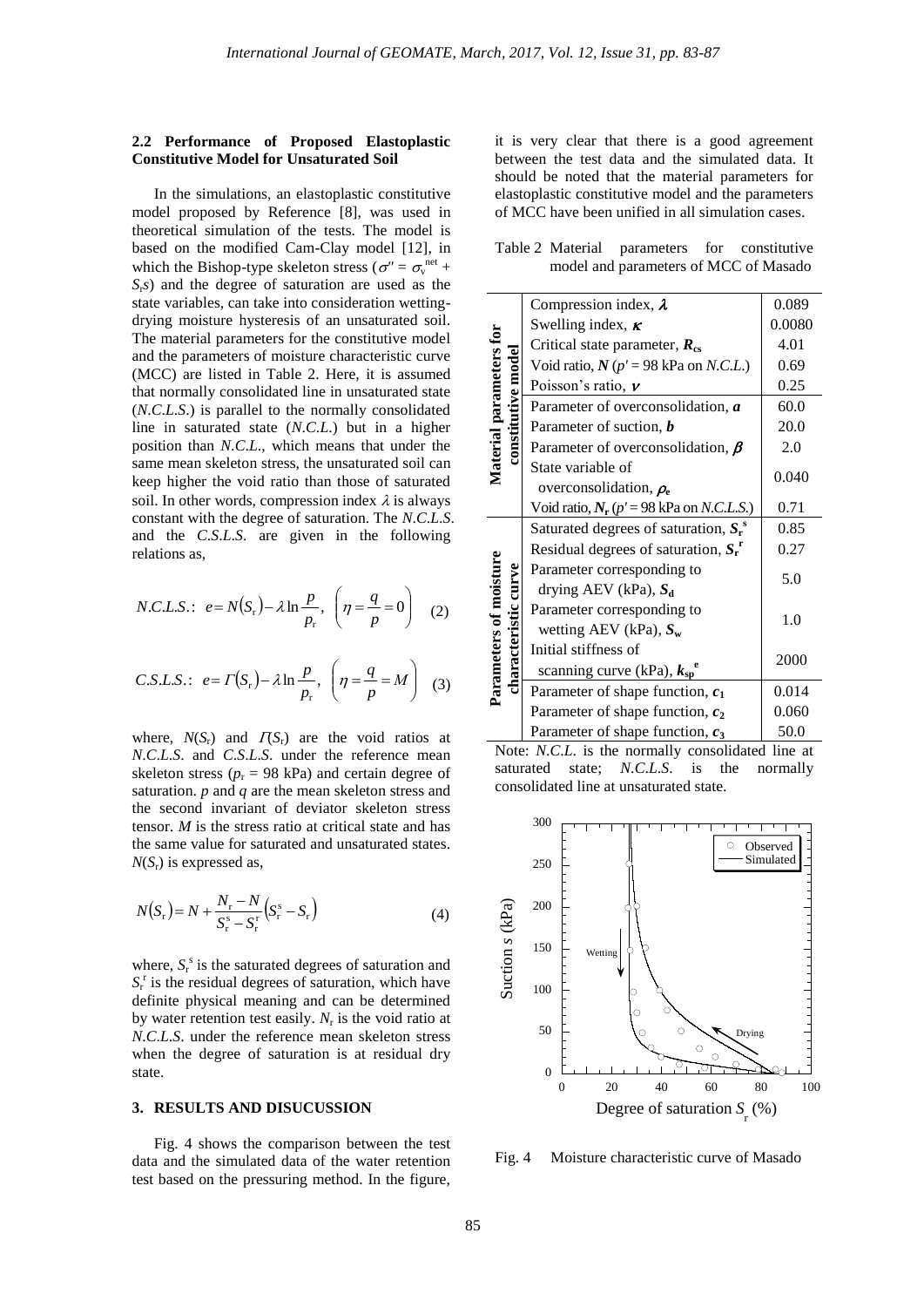| Target water<br>content | Initial condition |       | Stage beginning |      |        | Stage end   |                 |             |                  |
|-------------------------|-------------------|-------|-----------------|------|--------|-------------|-----------------|-------------|------------------|
|                         | $w_0$ (%)         | $e_0$ | $S_{r0}$ (%)    | w(%) | $\ell$ | $S_{r}$ (%) | $W_{\rm f}$ (%) | $e_{\rm f}$ | $S_{\rm rf}(\%)$ |
| $w = 9\%$               | 8.5               | 0.642 | 35.2            | 7.4  | 0.613  | 31.6        | 5.3             | 0.453       | 31.1             |
| $w = 12\%$              | 12.1              | 0.650 | 49.3            | 9.6  | 0.625  | 40.7        | 7.3             | 0.479       | 41.0             |
| $w = 15\%$              | 15.0              | 0.650 | 61.7            | 11.0 | 0.625  | 46.8        | 8.0             | 0.446       | 47.7             |
| $w = 18\%$              | 17.8              | 0.651 | 72.8            | 11.1 | 0.613  | 48.0        | 7.9             | 0.441       | 48.8             |
| $w = 21\%$              | 21.8              | 0.660 | 87.8            | 11.5 | 0.623  | 49.0        | 8.5             | 0.455       | 49.6             |

Table 3 Physical properties at different stages



Fig. 5 Uniaxial compression tests results under constant degree of saturation; (a) *e* vs. *w*, (b) *s* vs.  $\sigma_v^{net}$ , (c)  $e$  vs.  $\sigma$ <sup>"</sup>



Fig. 6 Simulated results of uniaxial compression tests under constant degree of saturation; (a)  $S_r$  vs.  $\sigma_v^{\text{net}}$ , (b) *s* vs.  $\sigma_v^{\text{net}}$ , (c) *e* vs.  $\sigma''$ 

Fig. 5 shows the test results obtained from the uniaxial compression tests under constant degree of saturation. The constant degree of saturation lines were drawn based on  $eS_r = wG_s$ . See Table 3 for the physical properties of Masado in each test. From these results, it is known that the water content declines with the decreasing of the void ratio, while the degree of saturation is kept constant. In Fig. 5(b), the suction is built up along with the increasing of the net stress, and the increment of suction is depending on the initial degree of saturation. In two cases ( $w = 18, 21\%$ ), even the degrees of saturation at the beginning of

suction are almost the same, the specimen with higher initial degree of saturation shows lower increment of suction. As shown in Fig. 5(c), the *N.C.L.* of dry side ( $w = 9$ , 12%) is located above those of wet side ( $w = 18, 21\%$ ) and the optimum water content ( $w_{opt} = 15\%$ ). In other words, the lower the initial degree of saturation is, the more the *N*.*C*.*L*. will be shifted upward.

Fig. 6 shows the simulated results of uniaxial compression tests under constant degree of saturation. The simulated loading path is the same as that of the tests. In the simulations, the target degrees of saturation were set into three cases  $(S_r =$